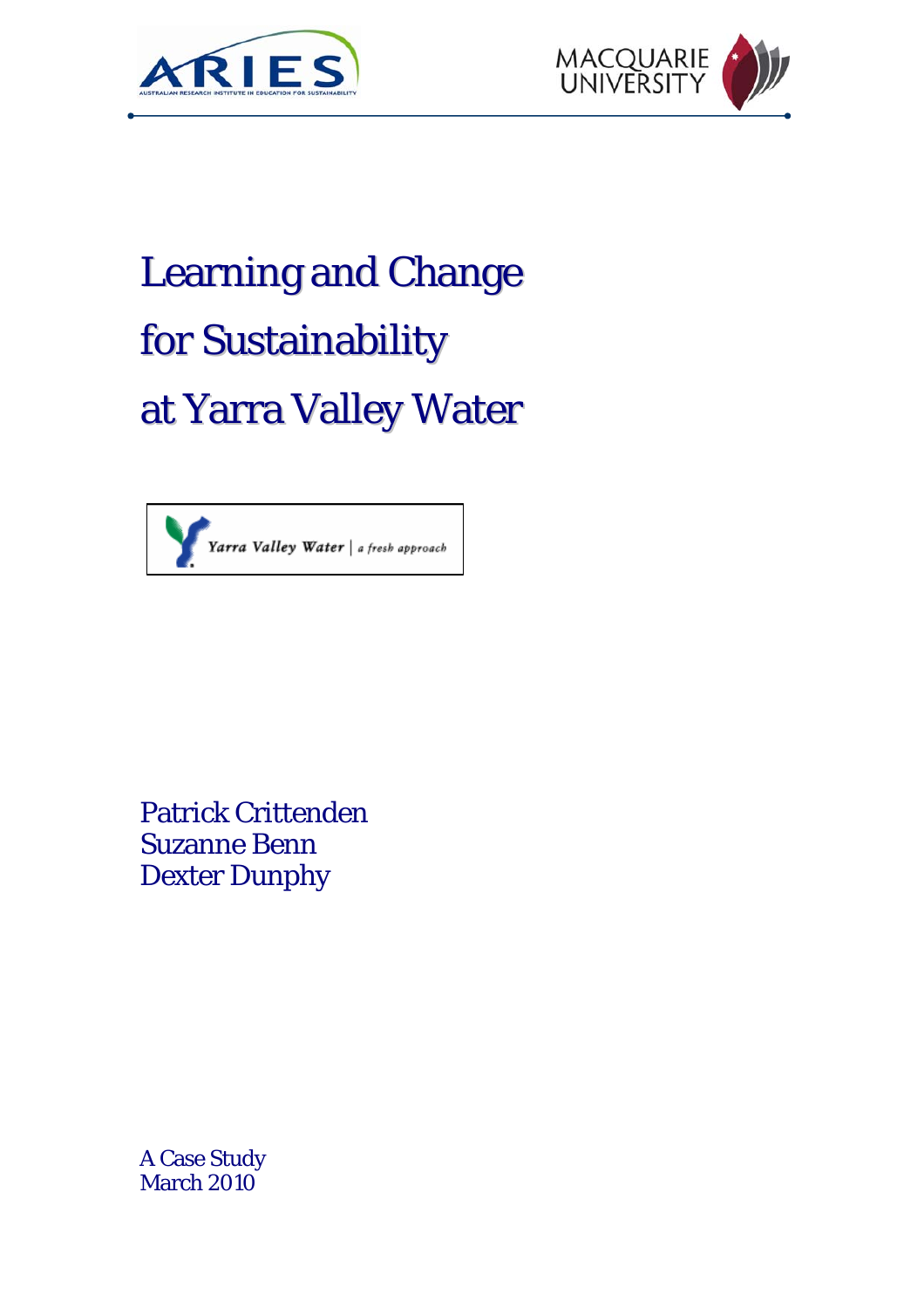# **Enquiries**

The Australian Research Institute in Education for Sustainability Graduate School of the Environment Macquarie University NSW 2109 [ariescoordinator@gse.mq.edu.au](mailto:ariescoordinator@gse.mq.edu.au) (02) 9850 8597

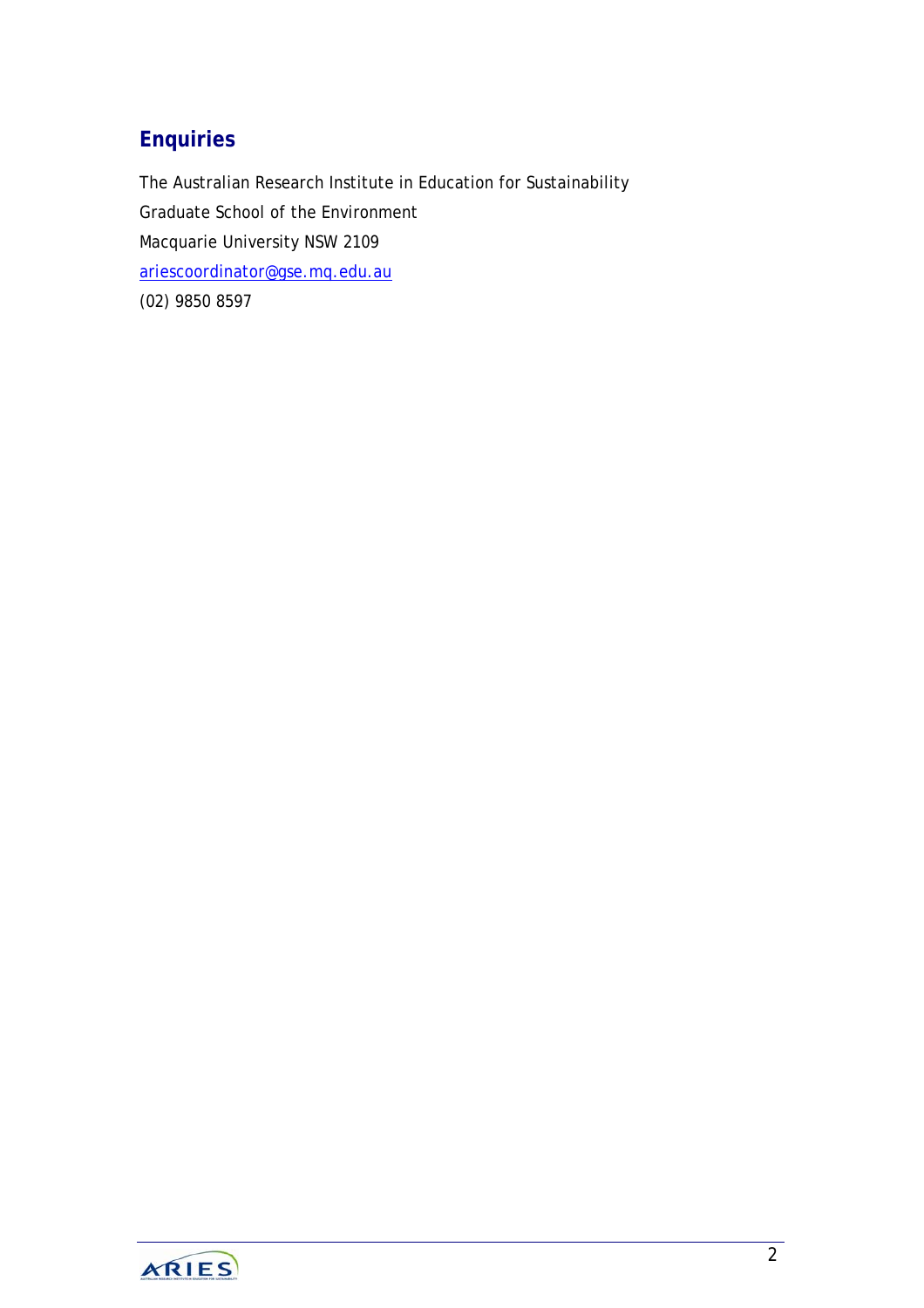# **Contents**

| Collaborative learning through stakeholder engagement  12           |  |
|---------------------------------------------------------------------|--|
| Linking culture, strategy and mechanisms for learning and change 13 |  |
|                                                                     |  |
|                                                                     |  |
|                                                                     |  |
|                                                                     |  |
|                                                                     |  |
|                                                                     |  |
|                                                                     |  |
|                                                                     |  |
|                                                                     |  |
|                                                                     |  |
|                                                                     |  |

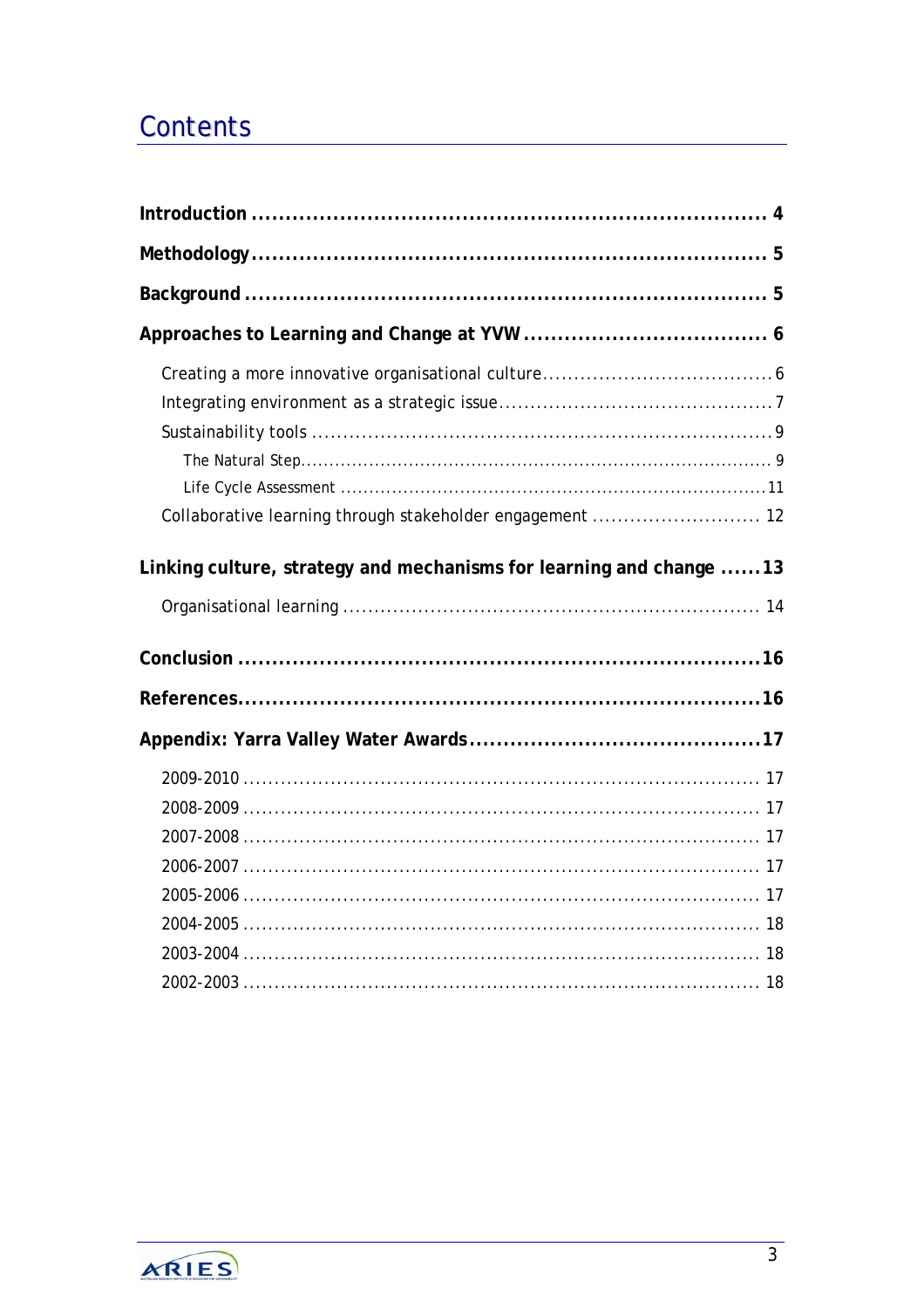# <span id="page-3-0"></span>**Introduction**

Yarra Valley Water (YVW) is widely recognised in Australia as a leader in corporate sustainability. The Victorian Government-owned water utility delivers water and sewerage services to over 1.6 million people in the northern and eastern suburbs of Melbourne. Its operating licence covers over 4000 square kilometres and it maintains a distribution network comprising over 16,000 kilometres of water and sewerage pipes. Operational challenges include the maintenance of aging water and sewage infrastructure in established areas and the development of new infrastructure in the rapidly expanding northern suburbs of Melbourne.

The organisation's capability and commitment to delivering sustainability outcomes has been demonstrated at a practical level through the implementation of innovative projects. Its contribution as a leader has been recognised through public sustainability awards at state, national and international levels. Stand-out sustainability projects include the design and management of:

- one of the largest recycled water systems in Australia at the Aurora residential development
- a pressure sewer system in the outer Melbourne suburb of Gembrook that was selected over a traditional centralised systems approach through innovative analysis of life-cycle environmental, social and financial costs and benefits
- a stormwater filtering and reuse project that is currently underway in a new industrial development at Kalkallo.

YVW's ability to consistently deliver innovative projects and to demonstrate sustainability leadership in the water industry is the outcome of a decade-long focus on organisational learning and change. This case study describes three interrelated aspects of YVW's approach:

- 1. **Organisational culture.** Since 2001 YVW have been implementing management initiatives to create a more open and collaborative organisational culture that has fostered innovation and creativity.
- 2. **Integration of** *environment* **as a strategic issue**. In 2003 YVW established "environment" as one of four key elements of the organisation's strategic intent and continue to integrate environmental considerations into core business decisions.
- 3. **Sustainability tools and approaches.** Since 2003 YVW have developed and integrated a number of sustainability tools and approaches, including The Natural Step, Life Cycle Analysis and stakeholder consultation, to support more effective decision-making at all levels of the organisation.

These three central aspects of the YVW approach have worked together to mutually reinforce ongoing and effective learning that has resulted in impressive business and sustainability outcomes. The three aspects are graphically demonstrated in Figure 1 and described throughout the case study.

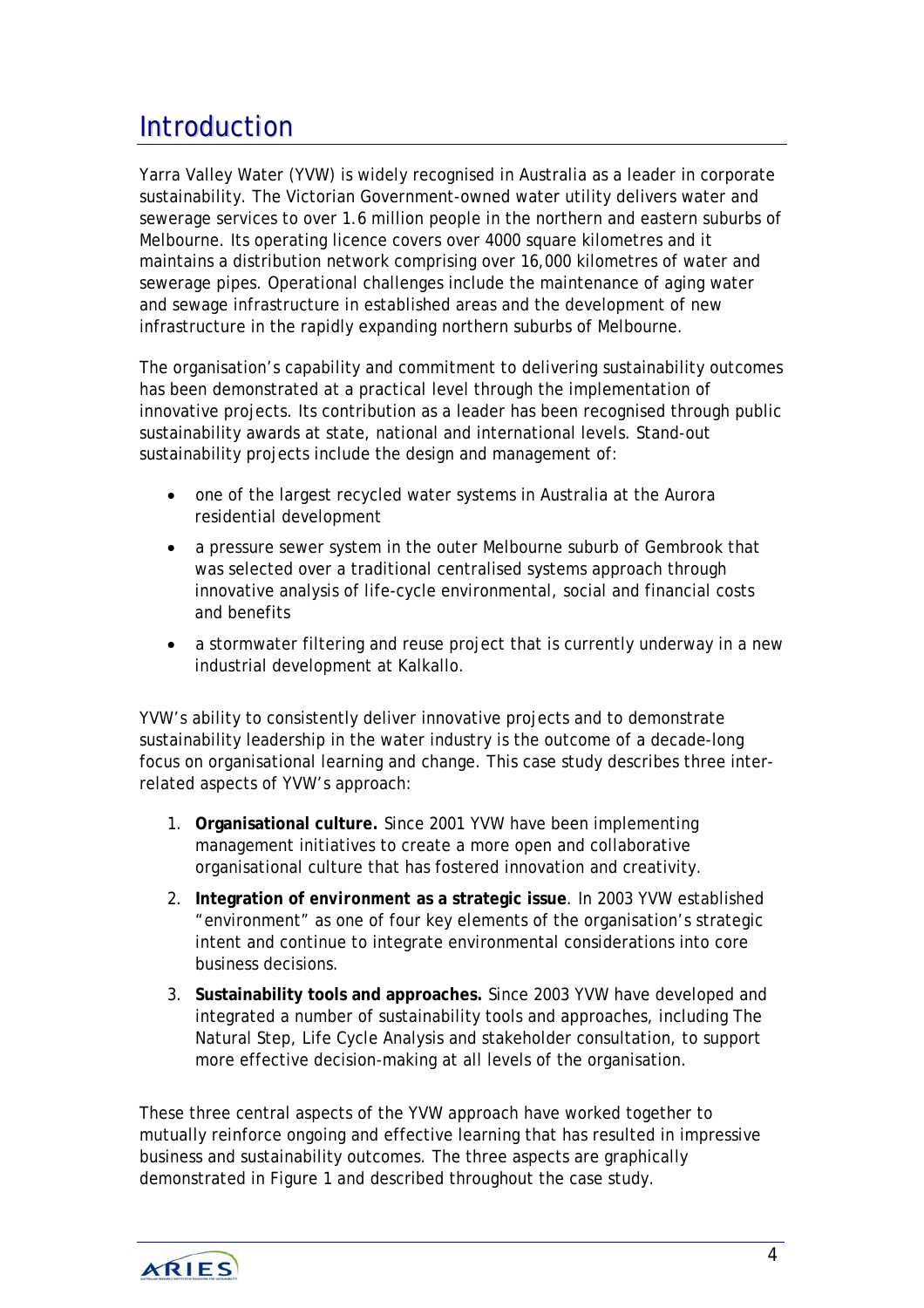<span id="page-4-0"></span>



# Methodology

This case study is based on face-to-face interviews with 11 senior managers that were conducted in September 2009 by researchers from the University of Technology Sydney and ARIES, Macquarie University<sup>1</sup>[.](#page-4-1) Each interview was approximately 45 minutes in length. The interviews were transcribed and a qualitative analysis was undertaken to identify key themes. Publicly available case study material and presentations that have been made by YVW managers were also reviewed and incorporated into the analysis.

# **Background**

Yarra Valley Water was established in 1995 at the start of a period of rationalisation in the Victorian water industry. At that time three water retailers were established and allocated exclusive operating areas in Melbourne. Historically YVW was part of Melbourne Water (1992 -1995) and the Melbourne Metropolitan Board of Works (1890–1992) before that. The Victorian Government's intent in creating YVW and the other water retailers was to introduce competitive elements that would improve efficiency and service. At the time, the government was also

<span id="page-4-1"></span> $1$  The project was funded by the Australian Government Department of Environment, Water, Heritage and the Arts.



l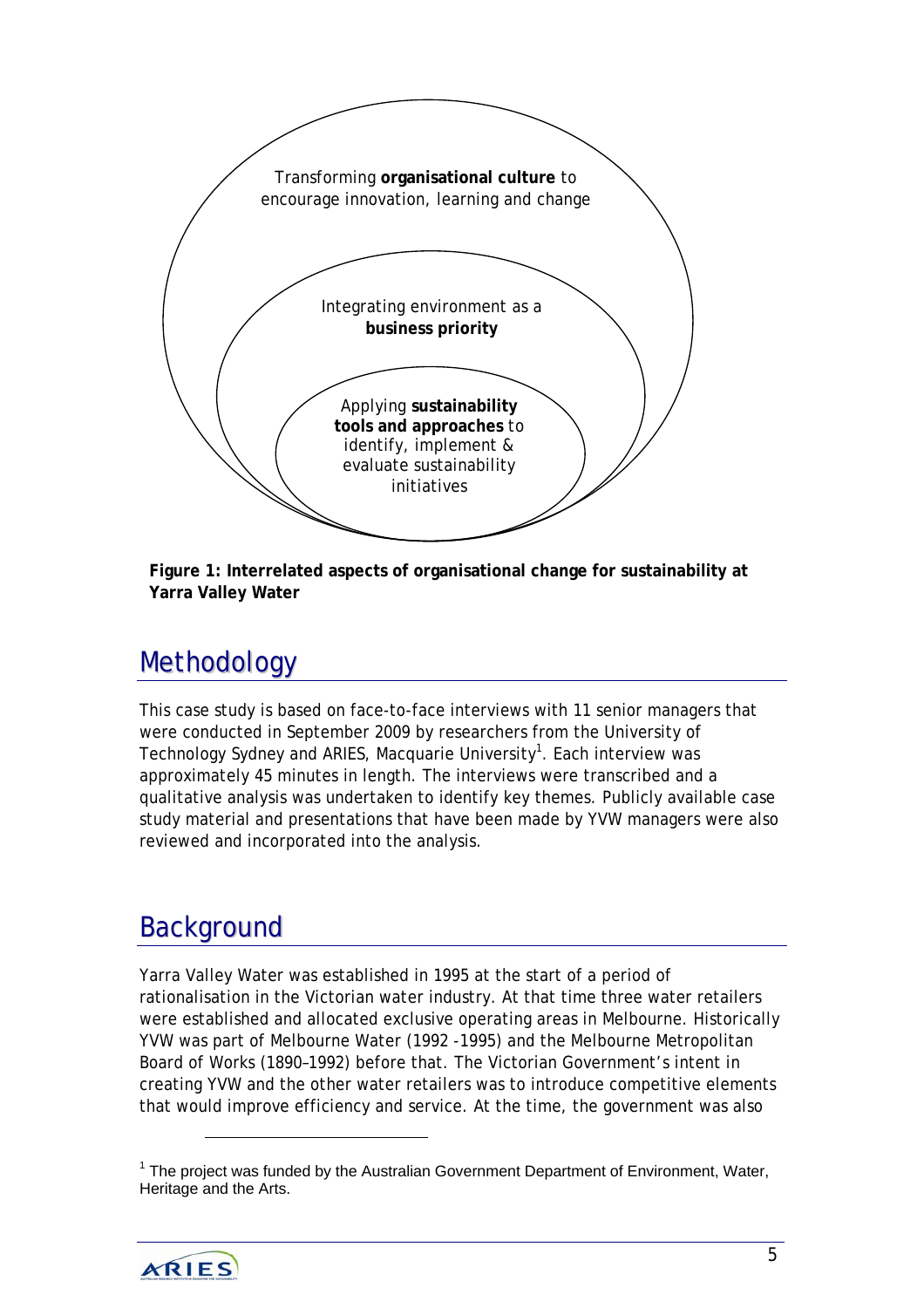<span id="page-5-0"></span>working through a process of privatising energy utilities. A change of government in 1999 diminished the possibility that water would be privatised and it remains a government-owned corporation.

The "comparative competition" regime introduced by the government, helped drive a customer service culture and improved business management systems. For example, in 1996 the company's environmental management system was accredited under the ISO 14,001 environmental standard.

# Approaches to Learning and Change at YVW

### **Creating a more innovative organisational culture**

Organisational culture is often defined in simple terms as "the way we do things around here." In 2001, there was a sense at YVW that to be successful the organisation needed to be more innovative in its approach. Developing a better understanding of the organisational culture and acting to improve it, was considered an important step in supporting greater innovation.

The cultural change program began with the management team completing an organisational culture questionnaire developed by an international consulting company, to determine the *preferred* culture for the organisation.

*Our goal was to build a high performance culture in which managers display constructive behaviours that facilitate high‐quality problem solving and decision making, teamwork, productivity, and long‐term effectiveness.*

(HR Manager quoted in Jones et al 2006 p194)

Management and employees then completed a second OCI questionnaire to determine the *actual* operating culture. The results highlighted that the *actual culture* was characterised as *defensive, avoidance-oriented, oppositional and competitive*. It was summed up by one senior manager in the following way:

*We were very competitive internally. The culture of the place was that you would set one group up against the other competing for budget in a very overt way, it was win /lose. So we were competing with each other, rather than with the water industry; so that was really unproductive.*

(MD, quoted in Jones *et al* p186).

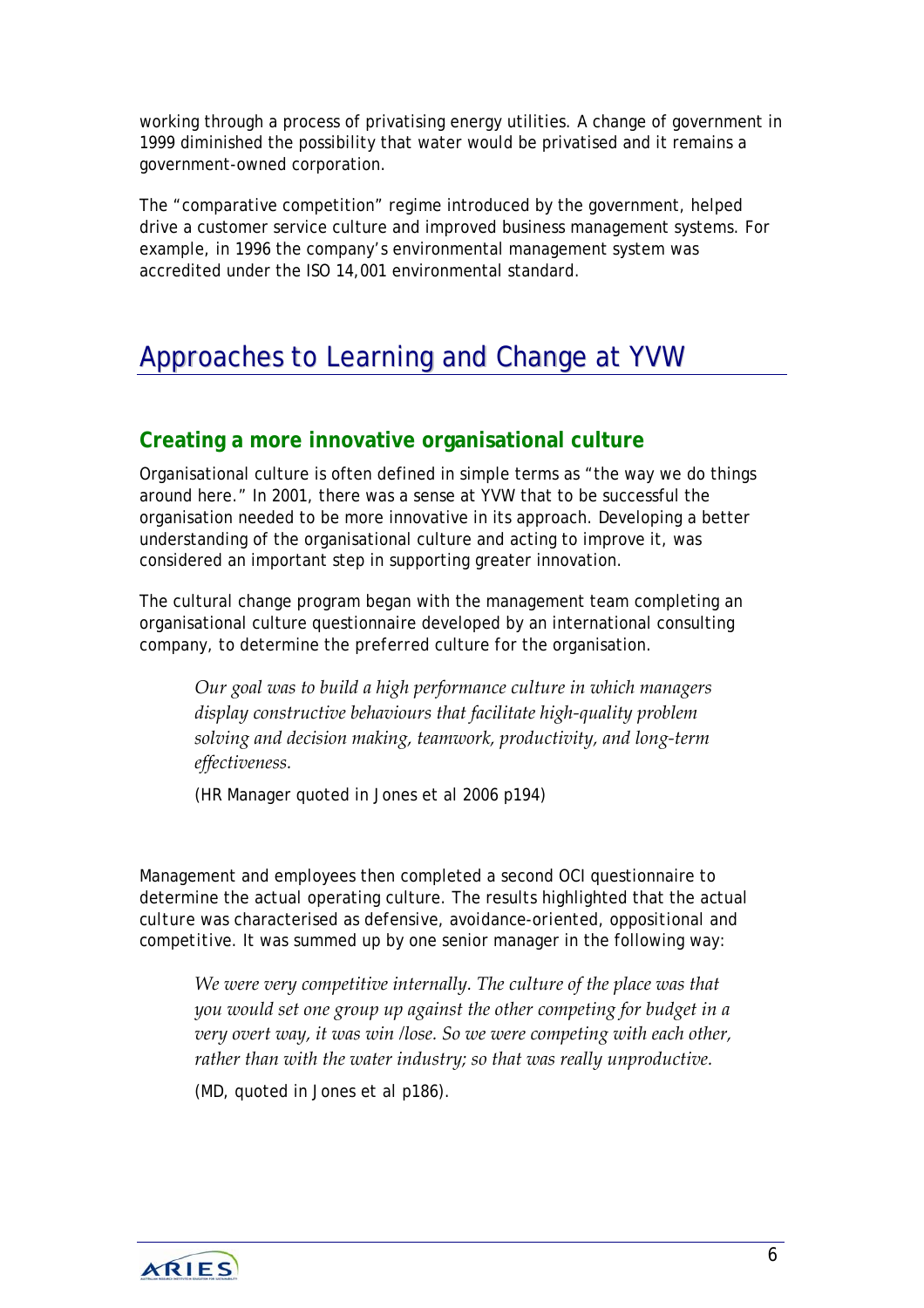<span id="page-6-0"></span>This hierarchical and somewhat bureaucratic environment, with fairly authoritarian leadership, drove workplace practices such as:

- avoiding responsibility and action by delegating upwards
- avoiding and blocking new ideas
- using policy and procedures as a way of limiting change and innovation.

Perceiving the gap between the preferred and actual operating culture was somewhat disturbing for both management and staff. However, open communication of the survey results ensured that the challenges were not hidden and staff were encouraged to take responsibility for contributing to the development of a more constructive workplace culture.

Selected management initiatives were implemented to bridge the gap between the preferred and actual operating culture.

These included:

- development of an agreed set of organisational values
- active encouragement of problem-solving and project development through cross-functional work teams
- introduction of skip-level interviews which involved employees speaking with their manager's manager on a regular basis
- monthly meetings of staff from all levels with the Managing Director all staff can volunteer to participate and 5 or 6 are randomly selected each month
- review of reward and recognition systems to ensure preferred cultural behaviours are encouraged
- annual "blue zone days" in which preferred cultural behaviours are explored and clarified through fun and engaging activities. "Blue Zone" refers to the constructive styles on the Organisational Culture Inventory which defined preferred cultural attributes.

Cultural surveys are conducted every two years and there has been a steady improvement towards a more open, collaborative and constructive organisational culture.

### **Integrating** *environment* **as a strategic issue**

In 2003, following the appointment of a new CEO, Tony Kelly, a series of collaborative staff workshops were held to develop a clearer sense of direction for YVW. Work had continued on changing the culture but a clear and agreed direction for the organisation was essential to focus staff effort. The changes already implemented in the culture meant that this sense of shared direction was much

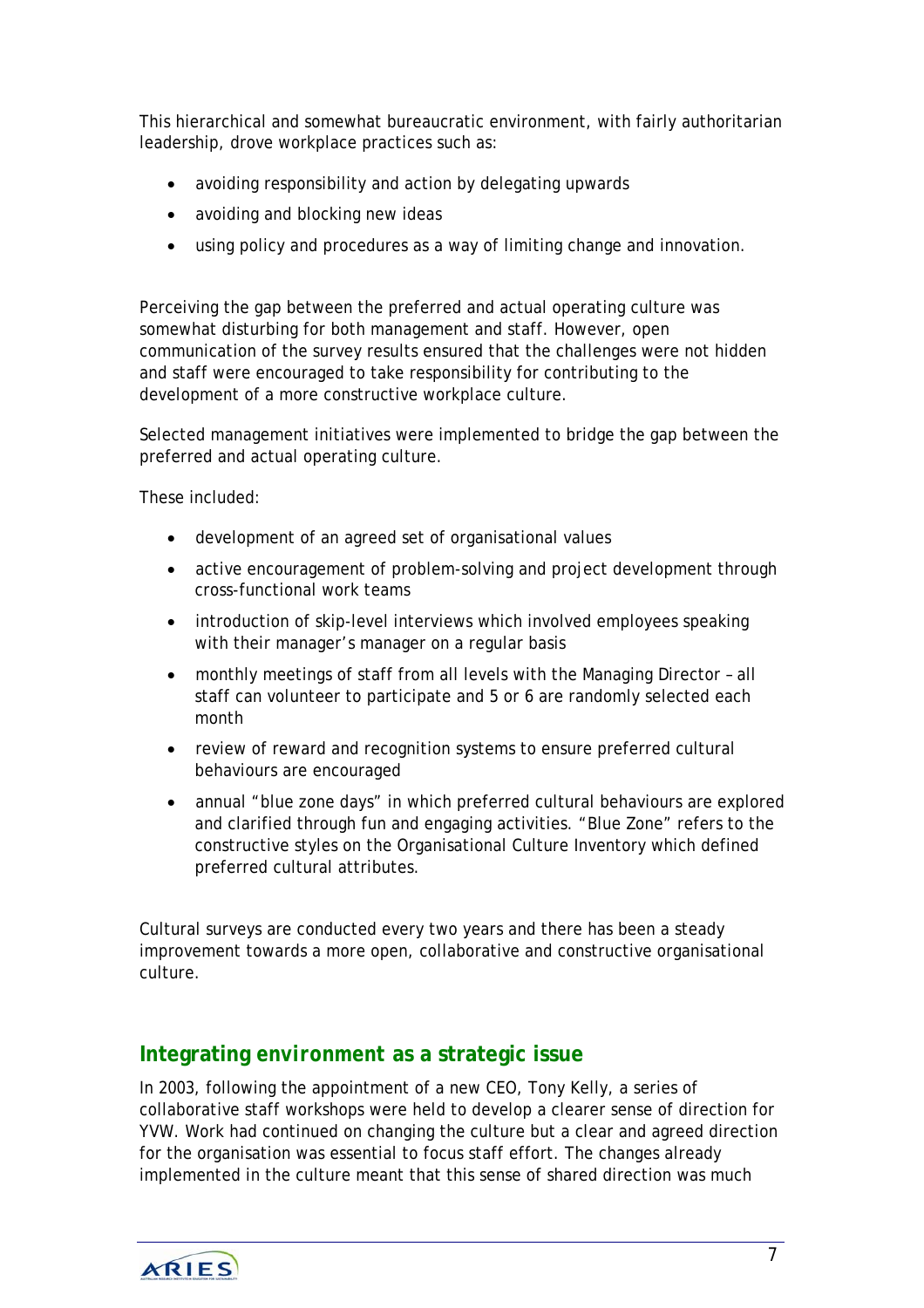easier to develop than it would have been in the earlier period characterised by intra-organisation competition. The strategic intent and aims were established as follows:

Yarra Valley Water's strategic intent is to lead the global water industry in serving the **customer** and the **environment**, supported by our high performing business **culture,** and continuously improving our **efficiency**.

By 2013, Yarra Valley Water aims to achieve the following outcomes:

**Customers** – Our customers recognise us as their best service provider and are engaged in what we advocate.

**Environment** – We provide services within the carrying capacity of nature and inspire others to do the same.

**Culture** – We have a vibrant workplace achieving exceptional business outcomes, successful partnerships and personal satisfaction.

**Efficiency** – We achieve our objectives at the lowest community cost and consistently met our shareholders expectations.

There were a number of important business drivers that led to the incorporation of environment as a strategic business issue.

These included:

- continuation of the drought which had started in 1999 and continues today
- community tensions over water planning and selection of "right" supply options
- changing expectations amongst customers regarding water savings and efficiency
- recognition of the potential environmental impacts resulting from the company's operations and the need to contribute effectively to what was clearly a global challenge.

By incorporating environmental responsibility as an explicit strategic objective, initiatives to improve environmental outcomes were actively encouraged. Environment became an important and legitimate focus for staff at YVW. It was decided that integration of environmental considerations should be encouraged wherever possible.

A turning point for Yarra Valley Water was learning that environmental focus and business success were mutually linked. The Natural Step was used to inform all employees of the importance of the environment, while exercises with the Management Team that analysed past, present, and future projects made transparent that projects could be selected that delivered both environmental and business value, and those were the ones that should be pursued.

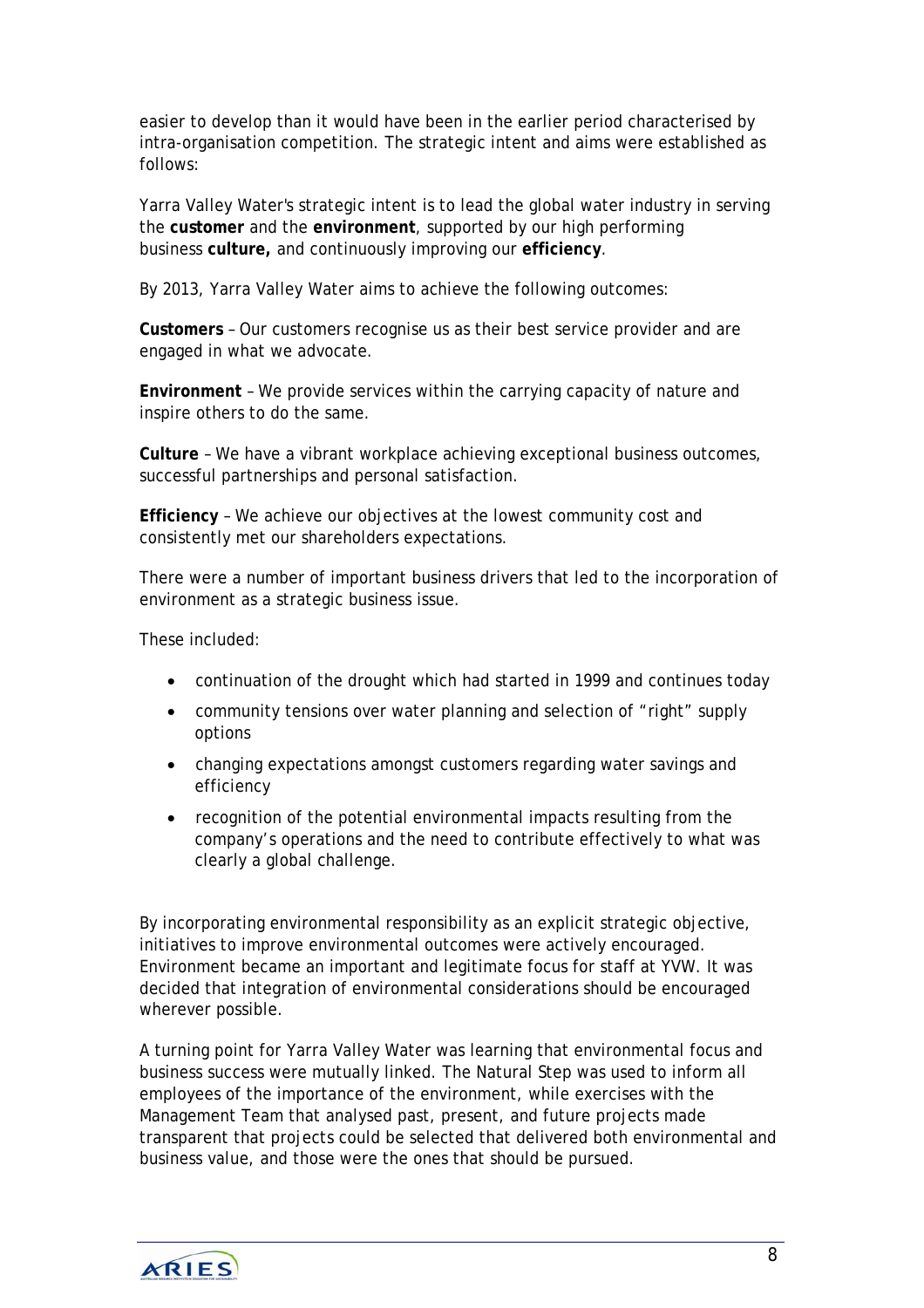<span id="page-8-0"></span>*We started off with a very conscious decision that we will not have an environment or department, or one person doing it, so it's integrated into everyone's job*

(Manager, Research and Innovation*)* 

Other ways in which environment was integrated into management practices included establishing specific targets and incorporating environmental responsibilities within job descriptions and performance management.

The bar had been set high and the challenge was to deliver results that demonstrated *leadership in the global water industry*. A consultant working with the management team at this early stage expressed the challenge in the following way to highlight the potential negative impact that a decision can have on an organisation's culture:

*Isn't life frustrating if you're always being hit over the head by the regulator. Isn't it more exciting for an organisation to be one step ahead of the regulator, and if you can see what's happening ‐ well create your business in that space.* 

It was recognised that conventional environmental management approaches of just setting goals would not be sufficient to achieve the goal of global leadership and recognition and management began the task of identifying and developing the tools and approaches that would be help YVW achieve this goal.

## **Sustainability tools**

Turning a strategic priority into practical initiatives saw YVW engage in organisational learning supported by a range of specific sustainability tools and mechanisms.

#### **The Natural Step**

The first sustainability-oriented tool that was applied was *The Natural Step* (TNS). The objective of TNS is to create a shared understanding and language for sustainable development with the intent that this will, in turn, lead to improved sustainability outcomes. At its core are four scientifically based system principles.

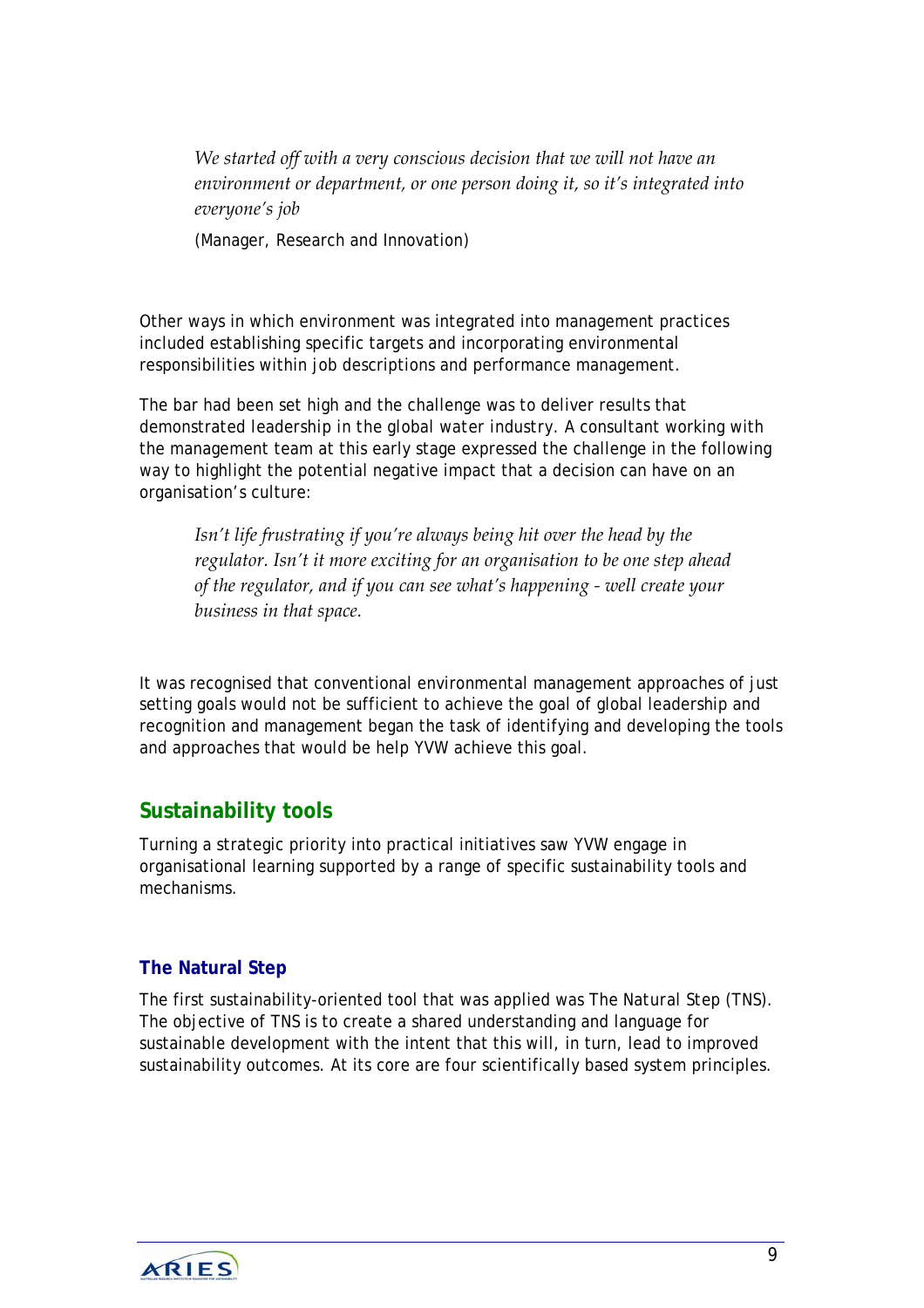### **The Natural Step Principles**

*In the sustainable society, nature is not subject to systematically increasing…* 

- *1. Concentrations of substances extracted from the Earth's crust.*
- *2. Concentrations of substances produced by society.*
- *3. Degradation by physical means.*
- *4. And, in that society human needs are met worldwide.* (Robèrt *et al*, 2002)

A program was developed across YVW to build an understanding of the systems principles and to use them as a basis for decision-making.

One senior manager summed up the major benefits of TNS as:

*We used* The Natural Step *to help us understand what sustainability was. Back in 2002, sustainability was a vague concept. The scientific principles were particularly useful to us, as we are largely an engineering organisation, so the scientific language worked well.* The Natural Step *team at the time also had some very competent senior strategic thinkers that could engage our Executive. Their contribution and in particular their ability to show us how we could improve in environmental sustainability AND improve business value should not be underestimated.*

(See Pamminger and Crawford 2006)

Amongst the management team, however, there was some frustration that this approach was not leading to practical outcomes and was limited in its strategic application. MD Tony Kelly, expressed this as:

*Where we struggled with TNS is that it really didn't help us work out what we had to do on Monday. They gave us the beacon on the hill which was the thing to aim for, which was great and the principles are very sound I think, but after 18 months an unanswered question for us was, "What are we going to do tomorrow?"*

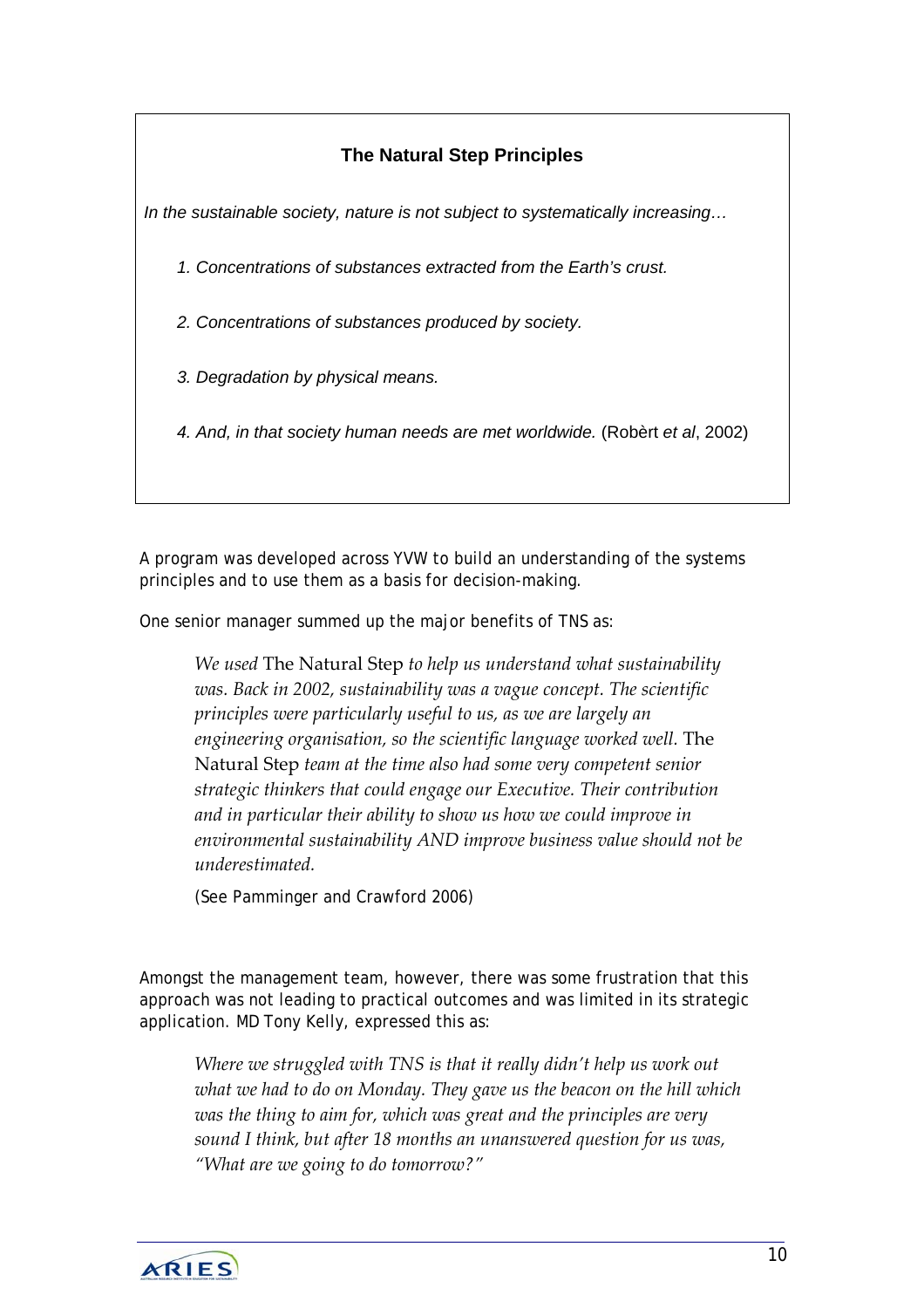#### <span id="page-10-0"></span>**Life Cycle Assessment**

Following the introduction of TNS, Life Cycle Assessment (LCA) was trialled on a number of projects including the analysis of recycled water options and the environmental considerations associated with the use of water tanks. The aim of LCA is to take a more whole-systems approach to identify and evaluate the environmental impacts of products and services from raw materials extraction and processing through to end of life.

By working across a more extensive value chain, opportunities to identify and act to reduce environmental impacts are enhanced. This approach contrasts with traditional environmental assessment processes that typically focus on the operations more directly in control of one particular organisation. Traditional approaches such as these may eliminate significant opportunities to reduce environmental impact that may only be achieved through collaboration of the various stakeholders that make up that value chain. LCA avoids shifting problems from one organisation, geographical site or life cycle stage to another.

One of the reasons that LCA has been successful at YVW is that it aligns with the professional background of the employees. One manager summed this up as:

*We're a bunch of engineers and accountants and economists with this scientific training and all that sort of hoohah. We were looking for something that would give us something a bit more quantifiable in terms of an analysis. Upon adopting lifecycle assessment weʹre now able to quantify the amount of greenhouse gases emitted, the amount of nutrients discharged, and the other impacts that our servicing options might have. We can then identify the best option on an environmental basis.*

In simplified change management terms, its use meant that the wins became visible, motivating employee engagement with the change program.

The selection of the pressure sewer system rather than more traditional technologies in the Gembrook project came about as a result of the use of LCA and was associated with significant environmental, social and financial benefits over its life cycle. The Gembrook project provides a tangible example of how cultural change combined with the appropriate sustainability tools can create significantly improved business and sustainability outcomes. Its success has contributed to LCA now being the standard approach that is used to assess environmental impact and to inform key decisions.

In much the same way that the cultural survey tools such as the Organisational Culture Inventory provided data on the culture and supported the establishment of a more open, collaborative and innovative culture, LCA has broadened staff understanding of environmental impact. By quantifying these impacts more effectively and systematically than traditional environmental management tools, it has played an important role in changing the *technical* assumptions that inform significant decisions.

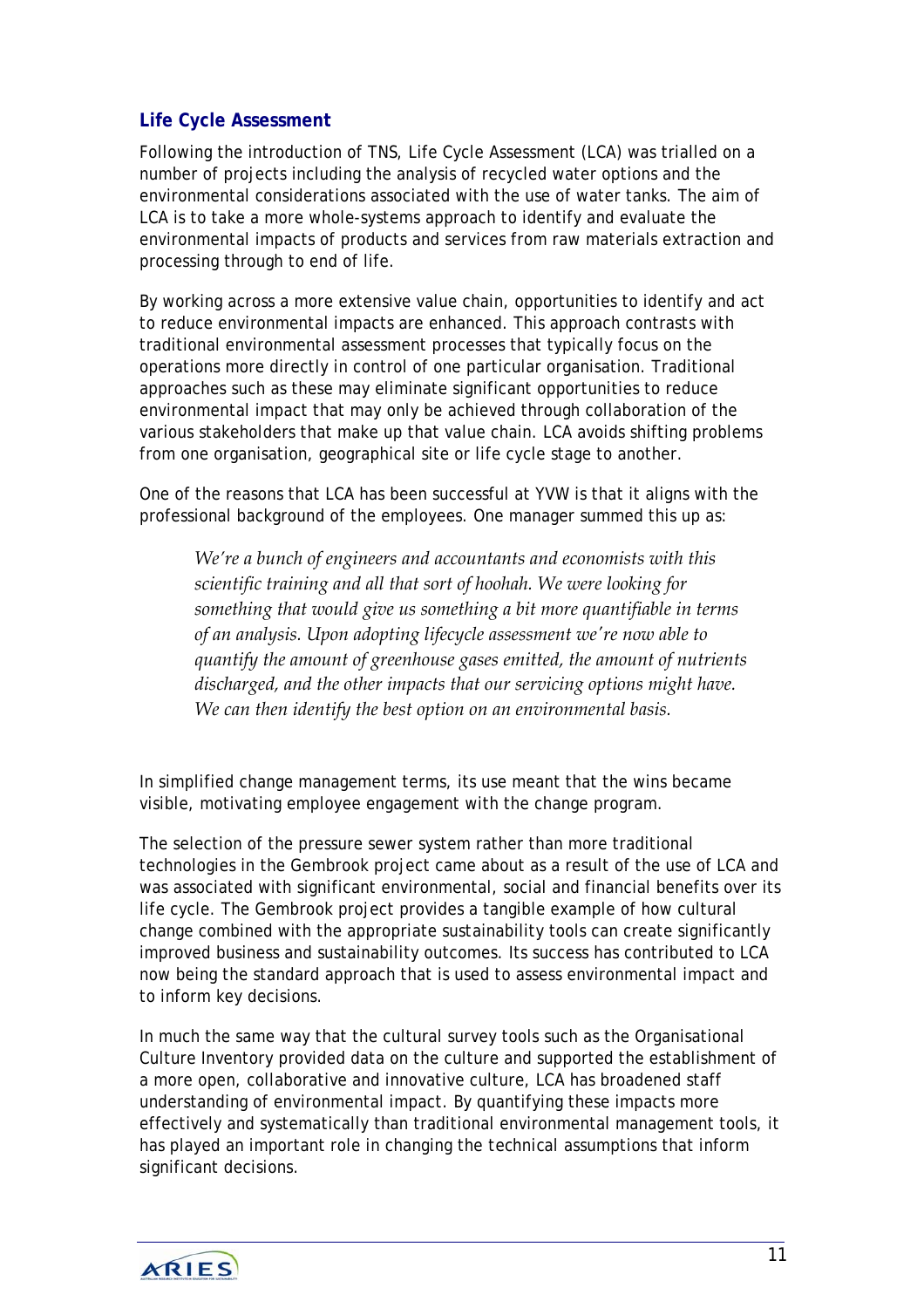<span id="page-11-0"></span>For example, when faced with implementing a sewerage system in suburbs such as Gembrook, the earlier YVW approach, informed by historical technical assumptions that bigger is better and a centralised system is easier and cheaper to maintain, would have been to install sewer pipes which all feed into a centralised system. In the old YVW culture, where new ideas were considered risky and actively discouraged, technical assumptions such as these would be less likely to be scrutinised. Indeed, behaviour that challenges assumptions and the status quo would typically be actively discouraged.

However, with YVW's more constructive culture in which *innovation* was actively encouraged and *environment* was a central part of the organisation's strategic intent, LCA provided a means to quantifiably measure the environmental, social and financial impacts of technical options over their life cycle.

### **Collaborative learning through stakeholder engagement**

Stakeholder engagement is now widely recognised as a mechanism by which organisations can learn and adapt to sustainability challenges. The culture change at YVW is associated with adoption of this approach as a means of bringing about change. Consistent with the historically risk averse and monopoly culture that had developed in the water sector, there had been significant trepidation when it came to relating with external stakeholders including customers, developers, government and organisations (such as catchment management authorities) that made up the water value chain. There has been a realisation that important sustainability outcomes have been achieved by effectively encouraging innovation and this has led to a significant shift in how YVW collaborates and engages with external stakeholders. YVW personnel can also see the potential for innovative solutions with stakeholders if the same principles are used.

For example, one manager describes an early situation where YVW were approached by a developer that was keen to incorporate recycled water into a development. This situation reflects the beginning of a major shift in YVW's approach to working with stakeholders.

*Typically our relationship with developers had been quite confrontational. But actually one of the key things that we did with a particular developer was to establish a partnership arrangement where there is open discussion and we get insights on what's driving the thinking of each party in the relationship. That was the first time that we worked together and we've been working that way ever since. Oh I guess that's a key way that our culture has changed. We now actually work with partners for a collective gain, and it also helps us collaborate on work in areas outside of our expertise, for example harvesting stormwater for drinking water delivers business benefits to us and also stream benefits, which is outside our business responsibility.* 

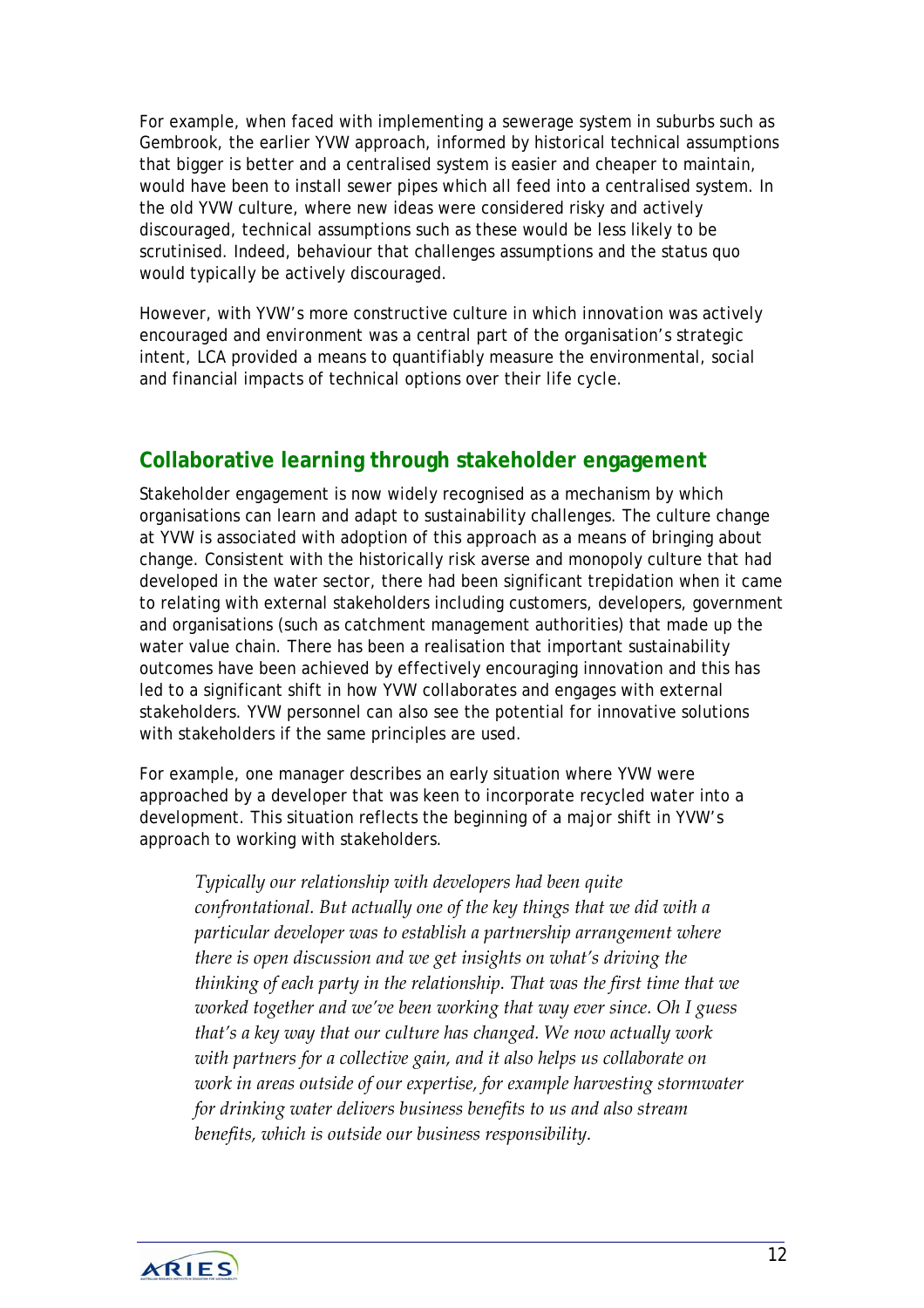<span id="page-12-0"></span>YVW has also incorporated stakeholder views into a sophisticated sustainability tool that builds on the technical aspects highlighted by LCA. As one senior manager describes it:

*The sustainability assessment framework allows us to assess different options on a triple bottom line basis, so as well as the environmental impacts and the NPV (net present value) calculation we look at the impact on culture and on the customer as well.*

Another manager describes the benefits:

*I guess that's the exciting part of what we've done in the last few years is bring together the major players in the urban water cycle, and get highest level agreement that there's ... a prize for us all, and then get a philosophical agreement to work together and then stepping it down into working groups to actually find a different solution.*

# Linking culture, strategy and mechanisms for learning and change

YVW is widely recognised as a sustainability leader in the water industry. Its success is the outcome of a decade-long and continuing focus on organisational learning and change.

There are many dimensions to YVW's approach to sustainability and organisational change. This case study has described YVW's approach and highlighted the important interconnection between three critical aspects of the change process:

- 1. **Organisational culture**. Through measurement, consultation and the effective implementation of a range of new management practices, the culture is more open, there is a high level of collaboration within and outside the organisation, and innovation is actively encouraged. This is essential for sustainability since it requires new attitudes, thinking and applications in order to achieve improved social and environmental outcomes. In particular the downplaying of hierarchy and status combined with appreciation rather than punishment of the open expression of ideas and feelings has led to an upward flow of innovative ideas within the organisation.
- 2. **Integration of** *environment* **as a strategic issue**. Since environment is communicated as an issue of strategic importance, staff are actively encouraged to integrate environmental considerations into the work that they do. Essentially, discretionary projects that deliver on all strategic elements will have a greater chance of success than those that do not, and to do this requires environmental deliverables. The incorporation of

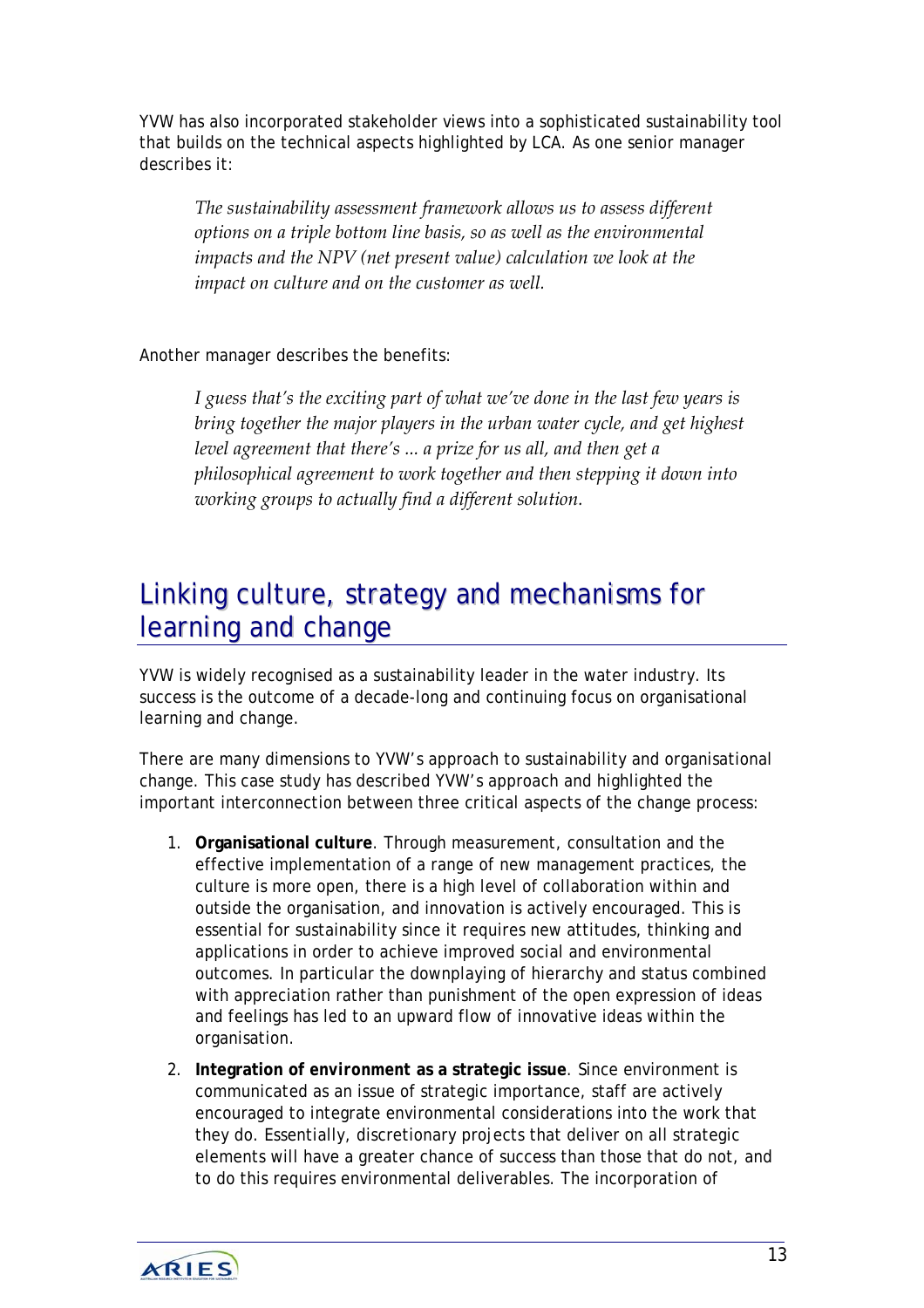<span id="page-13-0"></span>environmental goals into KPIs has reinforced the view that YVW is serious about its intent in this area.

3. **Sustainability tools and mechanisms**. TNS, LCA and the incorporation of internal and external stakeholder perspectives into key decisions has improved the way in which sustainability impacts are measured and understood. This has supported a more systematic and informed approach to integrating environmental considerations into decision-making.

## **Organisational learning**

To deliver on key environmental strategies YVW needed, among many other things, to encourage its staff, and key stakeholders, to become passionate about the environment. The organisation needed an experiential process where people could see the link between personal and organisational decision-making, behavioural change and YVW impact on the environment.

The program design was particularly influenced by the YVW Executive Team, the "Sustainability Circle" (an internal environmental leadership group which met monthly), a team of Environmental "Champions", and a local "Think Tank" (ESAC). This coalition provided a strong and resilient backbone of knowledge and advice for the "Passion" initiative.

The key components of the education program were:

- A program of speakers delivering inspirational environmental messages which encouraged innovation and engagement. These speakers included international and local experts, including YVW staff.
- An Environmental Sustainability Training Program.
- An intranet site with supporting information and tools.
- "The Passion Index", a survey designed to help staff assess their own personal impact on the environment.
- A "World Environment Day" Expo of activities which invited staff to travel to work in an environmentally friendly way, create a huge environmental map of Melbourne, measure their ecological footprint, view educational videos and other stimulus material, and receive an indigenous plant for their efforts.

The combined influence of the range of measures implemented at YVW can be seen in the changing attitudes and assumptions that inform decision-making on both small and large projects. Some of the more significant shifts are summarised in Table 1.

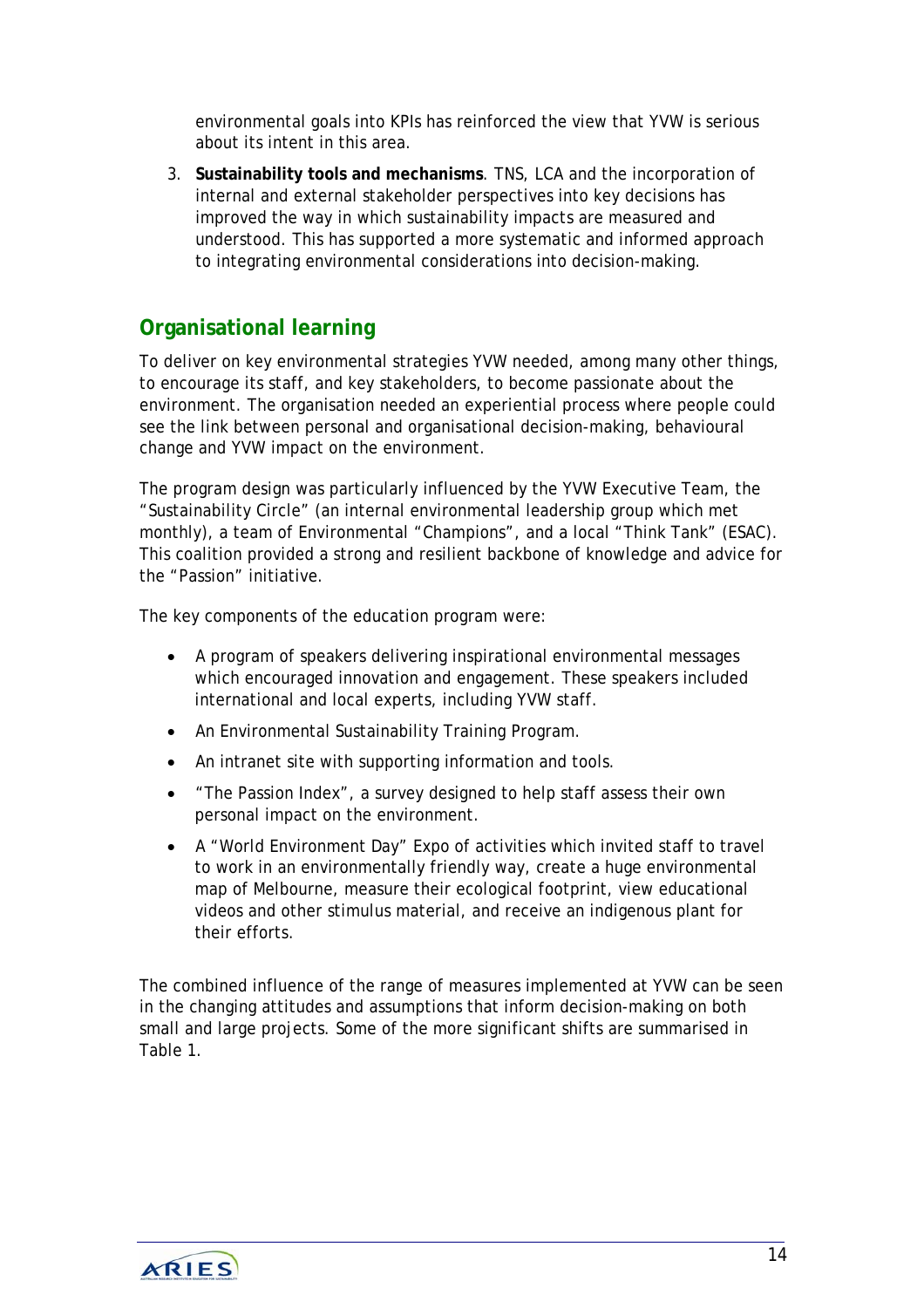#### **Table 1: Shifting assumptions at YVW towards improved decision-making for sustainability**

| <b>Old Assumptions</b>                             | <b>New Understanding</b>                                                                        |
|----------------------------------------------------|-------------------------------------------------------------------------------------------------|
| Environment and business are a trade off           | Environment integrates with strategy                                                            |
| Big centralised infrastructure systems are<br>best | Decentralised systems can be more<br>cost-effective and reduce environmental<br>impact          |
| Major environmental impact is water                | Energy AND water are the major<br>contributors to environmental impact                          |
| Customers only want cheap water                    | Customers will pay to reduce their<br>carbon footprint                                          |
| Stakeholder collaboration is "risky"               | Broadening stakeholder engagement<br>can create mutual benefit & reduce<br>environmental impact |

This case analysis of the learning and change for sustainability that occurred at YVW leads to some suggestions for information gathering around each of these three critical aspects of the change process that other organisations can employ in preparing for such an approach (Figure 1).

#### **Figure 2: Preparing the ground for change towards sustainability**

#### **Culture:**

- What are the characteristics of the current culture?
- What aspects of culture support and hinder progress towards sustainability?
- Is there a cultural change program currently in place?
- Could sustainability initiatives be more closely connected with ongoing efforts designed to modify the existing organisational culture?

#### **Integration:**

- What are the organisation's current strategic issues and challenges?
- What priority is currently placed on sustainability?
- Are there further opportunities to reframe sustainability issues in terms of business value or as a means of addressing some of the existing strategic challenges faced within the organisation?

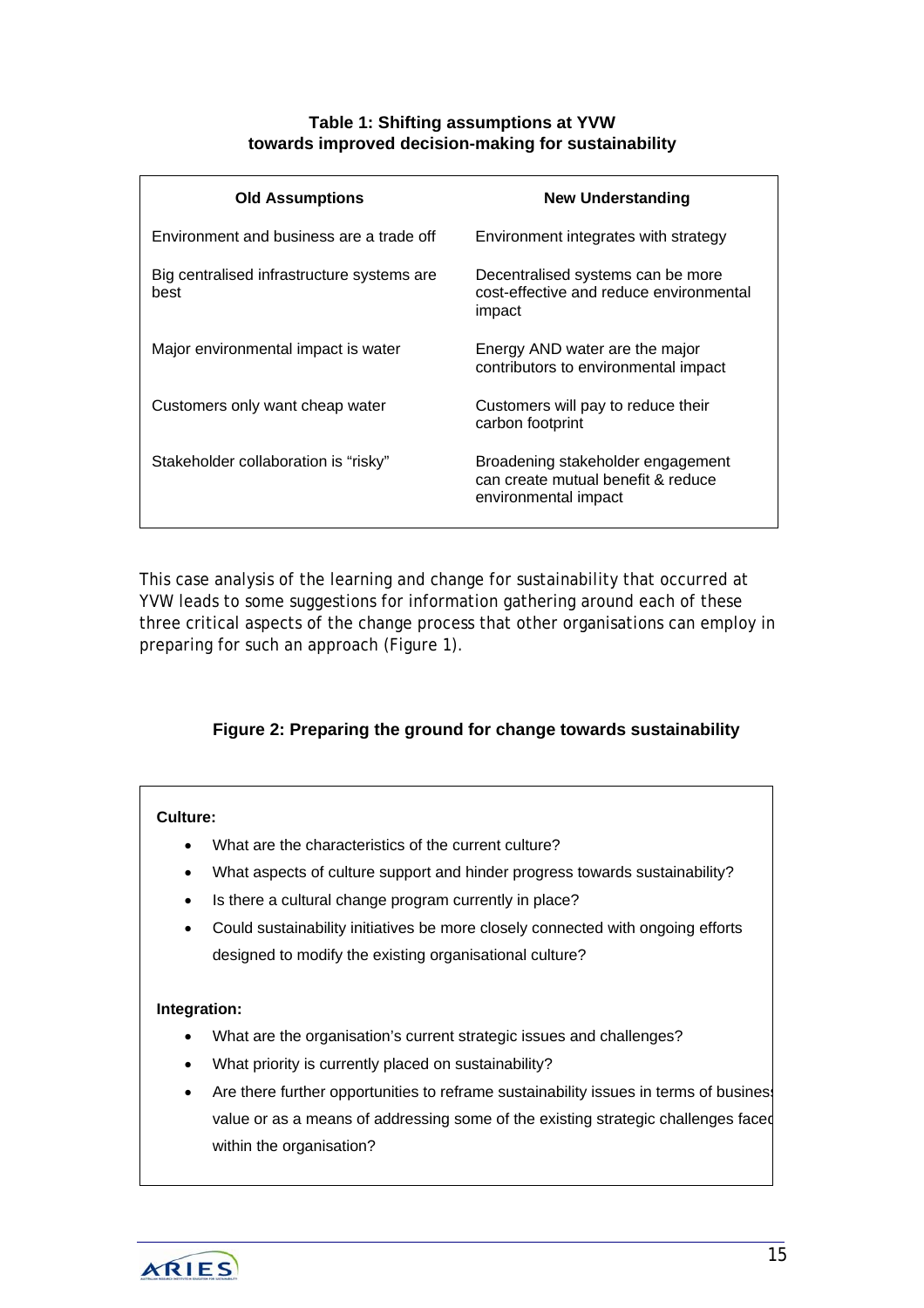#### <span id="page-15-0"></span>**Sustainability tools and mechanisms:**

- What tools and organisational processes are most suited to the culture and sustainability challenges of the organisation?
- What has or hasn't worked previously? Why?
- Are there opportunities to trial new approaches on current or future projects?

# **Conclusion**

For managers and teams charged with the challenge of implementing sustainability initiatives in other organisations, the level of resourcing, leadership and support that have been demonstrated in YVW's case may not be available. However, this case study demonstrates the importance of careful consideration by managers of creating an open and supportive culture of innovation, of the necessity of integrating sustainability into strategic planning and ongoing operations, of finding and implementing appropriate sustainability tools as well as focusing on both employee and stakeholder engagement. The case also illustrates the necessity of serious long-term organisational commitment to working towards sustainability rather than the fleeting adoption of short-term fixes or fads.

# **References**

- Jones, Q., D. Dunphy, et al. (2006). In Great Company Unlocking the Secrets of Cultural Transformation, Human Synergistics.
- Kelly, T. (2006). Practical application of the Triple Bottom Line in a water utility. International Water Association. Beijing.

Pamminger, F. and J. Crawford (2006). Every journey starts with a single step - Yarra Valley Water's Journey Towards Environmental Sustainability. 12th ANZSYS conference - Sustaining our Social and Natural Capital. Katoomba NSW Australia.

- Pamminger, F. and S. Kenway (2008). "Urban metabolism improving the sustainability of urban water systems." Journal of the Australian Water Association. **25**(1): 28- 29.
- Pamminger, F. and R. Narangala (2009). LCA's evolution and integration into sustainable business decisions : a water company's perspective. Sixth Australian Conference on Life Cycle Assessment. Melbourne, Victoria, Australia.
- Robèrt, K. H., B. Schmidt-Bleek, et al. (2002). "Strategic sustainable development selection, design and synergies of applied tools." Journal of Cleaner Production **10**(3): 197-214.

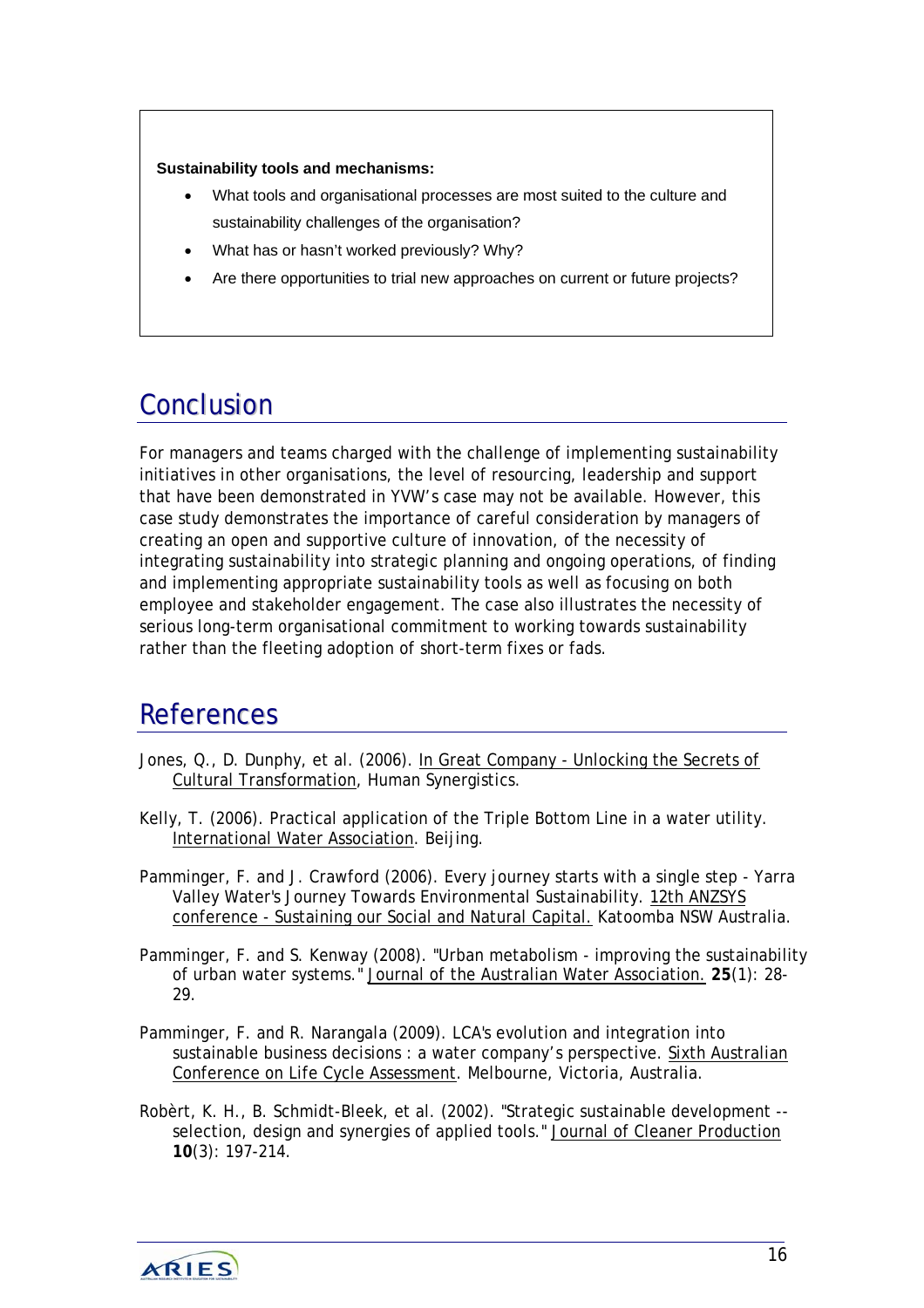# <span id="page-16-0"></span>Appendix: Yarra Valley Water Awards

# **2009-2010**

Received a **High Commendation in the Management and Initiatives category of National Stormwater Excellence Awards** for the Kalkallo Harvesting and Reuse Project.

Received a **Stormwater Industry Association of Victoria Excellence Award** for our planned "Kalkallo Stormwater Harvesting and Reuse Project". The award was given in the "**master-planning and design**" category and recognised the work done in integrating stormwater design principles into the provision of YVW water, sewer and recycled water services.

**Finalist in two categories of the Banksia Environmental Awards; the Water Award and the Large Business Sustainability Award**. The Banksia Environmental Awards are regarded as the most prestigious environmental awards in Australia.

### **2008-2009**

**Winner of the Premier's Sustainability Award for Large Business** for a research project to compare alternative service options such as recycled water, rainwater tanks and greywater recycling, with traditional centralised servicing in new developments.

**Sustainability Specialist Group Prize for Research Excellence (runner up) by the International Water Association.** The prize recognises excellence in scientific research relating to sustainable urban water management, and attracts entries from leading organisations all over the world.

### **2007-2008**

**Finalist in the Greenhouse Challenge Plus 2007** awards for Mitcham Green Office Strategy, which delivered substantial reductions in the use of energy, water and waste generated.

### **2006-2007**

**Winner of International Water Association's Best Customer Account Award** in the Marketing and Communications category.

**Finalist in the United Nations Association of Australia World Environment Day Award** in the Triple Bottom Line category for the Gembrook Sewerage Servicing Strategy Case Study.

#### **2005-2006**

Received the **Prime Minister's Award for Excellence in Community Business Partnerships** (Large Business Award Victoria) for YVW partnership with Kildonan Child and Family Services.